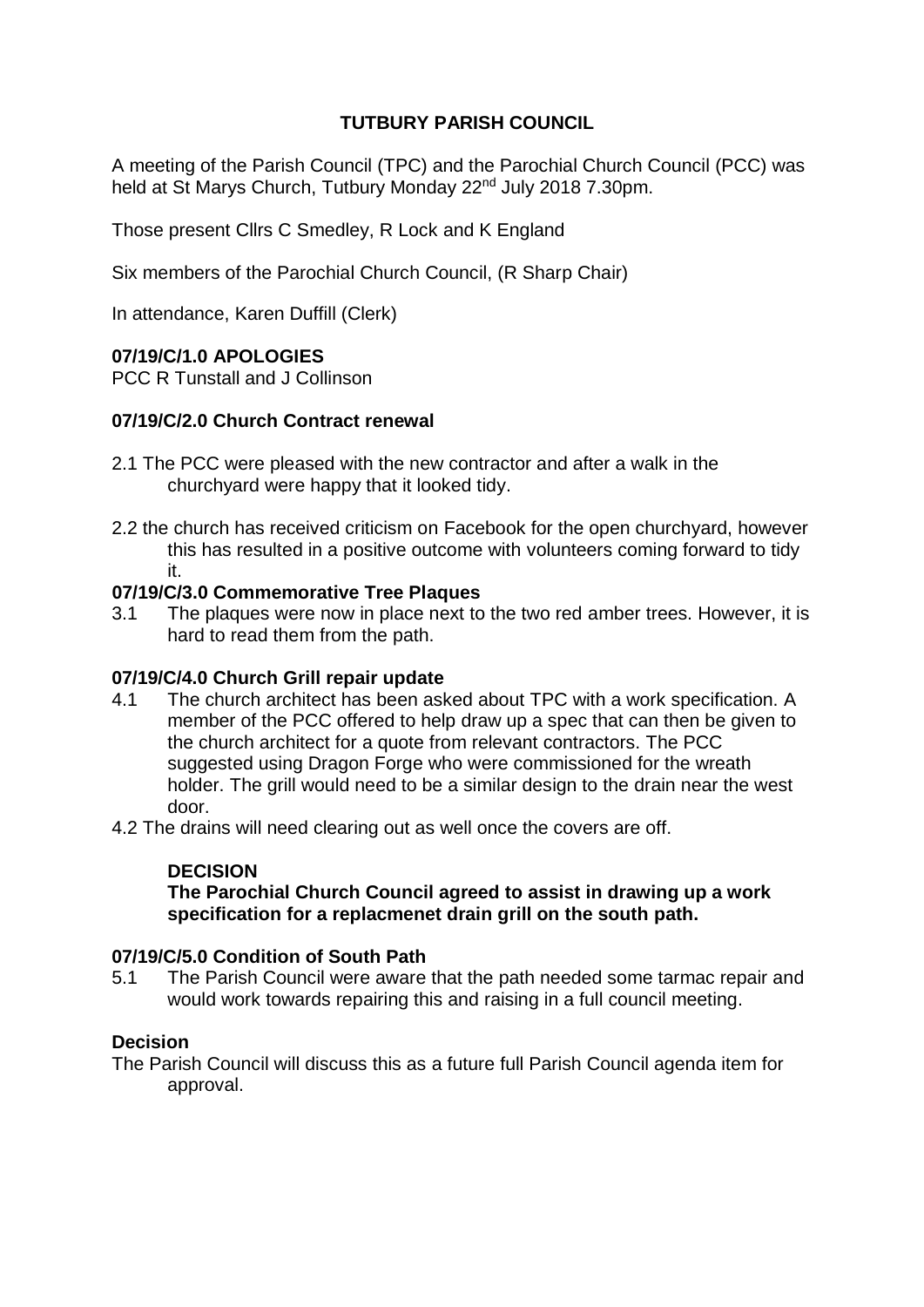# **07/19/C/6.0 Parochial Church Matters**

- 6.1 A lady has volunteered as part of her landscape gardening training course to do some designs for the open churchyard
- 6.2 The path that approaches the church from the vets end of church street is overgrown. The area is past the closed churchyard section, the overgrowth is coming from the farmland adjacent to the path. The PCC asked if TPC could consider getting this cutback as it is beyond the church remit and does not fall within any maintenance schedule. However, the church did ask volunteers to trim it back last year

### **Decision**

The Parish Council will discuss this as a future full Parish Council agenda item.

- 6.3 Remembrance service review meeting is due to be called in August to look at how things went last year and how it can be approved. TPC will be invited to attend.
- 6.4 New lighting has been installed in the church.
- 6.5 The next project will be to raise funds for CCTV. A council member suggested using smart paint as a deterrent as an alternative to cctv, following the church burglaries.
- 6.5 The PCC will join the service at Hanbury for the commemoration of 75 years after the Fauld explosion.
- 6.6 The PCC suggested that the large tree near the boundary of the closed churchyard behind the war memorial should be reviewed as it is significantly overhanging the neighbouring property.

### **Decision**

.

The Parish Council will discuss this as a future full Parish Council agenda item.

### **07/19/C/7.0 Flagpole**

7.1 The current flag needs replacing. The flagpole access point will be reinforced to allow safer access to the pole on top of the church, before the flag can be removed or changed.

## **07/19/C/8.0 Shed in the Closed Churchyard**

8.1 A new base had been installed near the boundary of the closed churchyard. However, a resident has complained that it is too close to a tree with a protection order and too close to his property. A new base